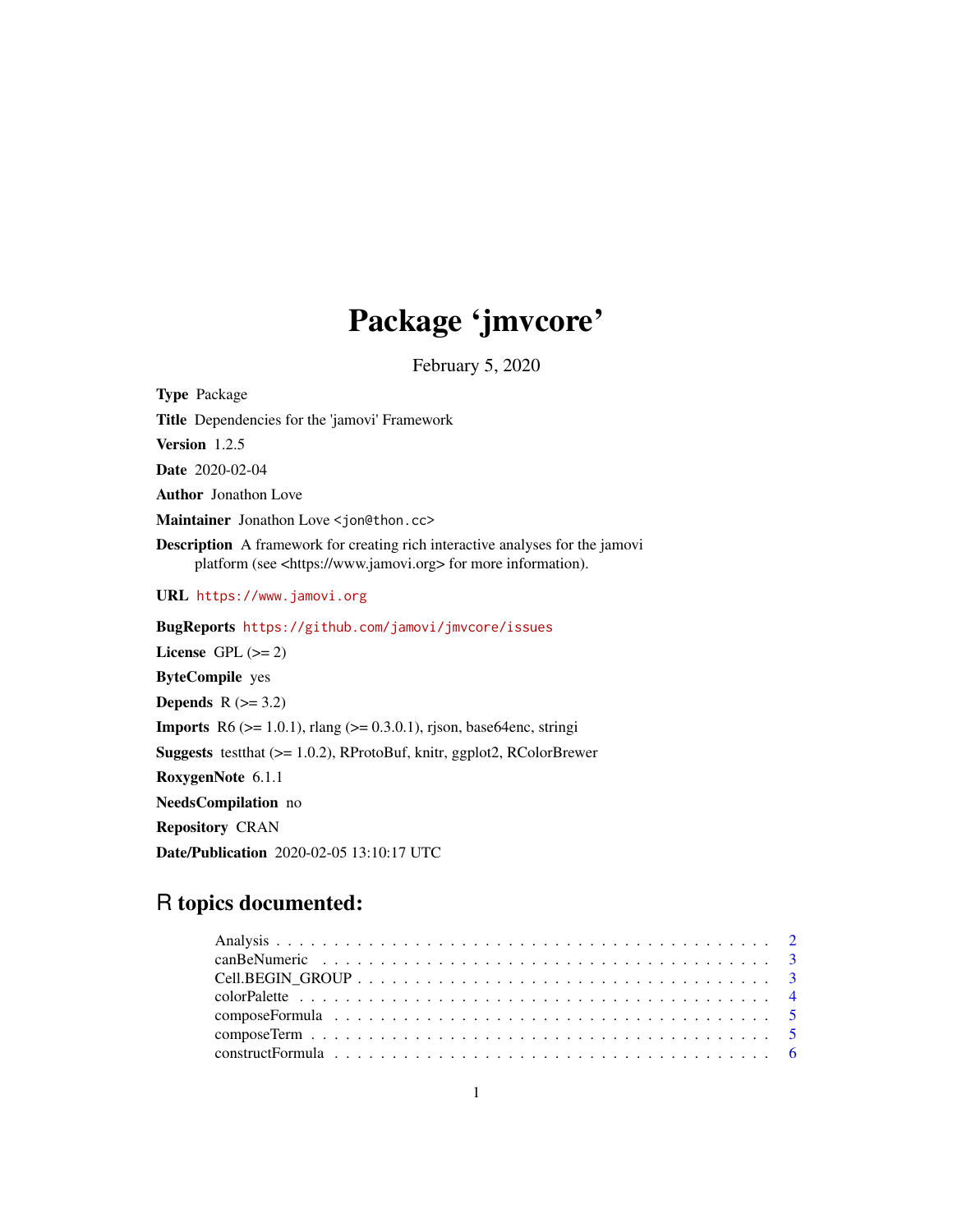<span id="page-1-0"></span>

| create                                                                                                             | $\overline{7}$  |
|--------------------------------------------------------------------------------------------------------------------|-----------------|
|                                                                                                                    | 8               |
| $decomposeFormula \dots \dots \dots \dots \dots \dots \dots \dots \dots \dots \dots \dots \dots \dots \dots \dots$ | 8               |
|                                                                                                                    | 9               |
|                                                                                                                    | 9               |
|                                                                                                                    | 10              |
|                                                                                                                    | $\overline{11}$ |
|                                                                                                                    |                 |
|                                                                                                                    |                 |
|                                                                                                                    |                 |
|                                                                                                                    | 13              |
|                                                                                                                    | 13              |
|                                                                                                                    | $\overline{14}$ |
|                                                                                                                    | $\overline{15}$ |
|                                                                                                                    | 15              |
|                                                                                                                    |                 |
|                                                                                                                    | 17              |
|                                                                                                                    | -18             |
|                                                                                                                    | <b>18</b>       |
|                                                                                                                    | 19              |
|                                                                                                                    | 19              |
|                                                                                                                    | 20              |
|                                                                                                                    | <b>20</b>       |
|                                                                                                                    | 21              |
|                                                                                                                    |                 |
|                                                                                                                    | 22              |

# **Index**

Analysis

the jmvcore Object classes

# Description

the jmvcore Object classes

# **Usage**

Analysis

Array

 $Column$ 

Group

Html

Image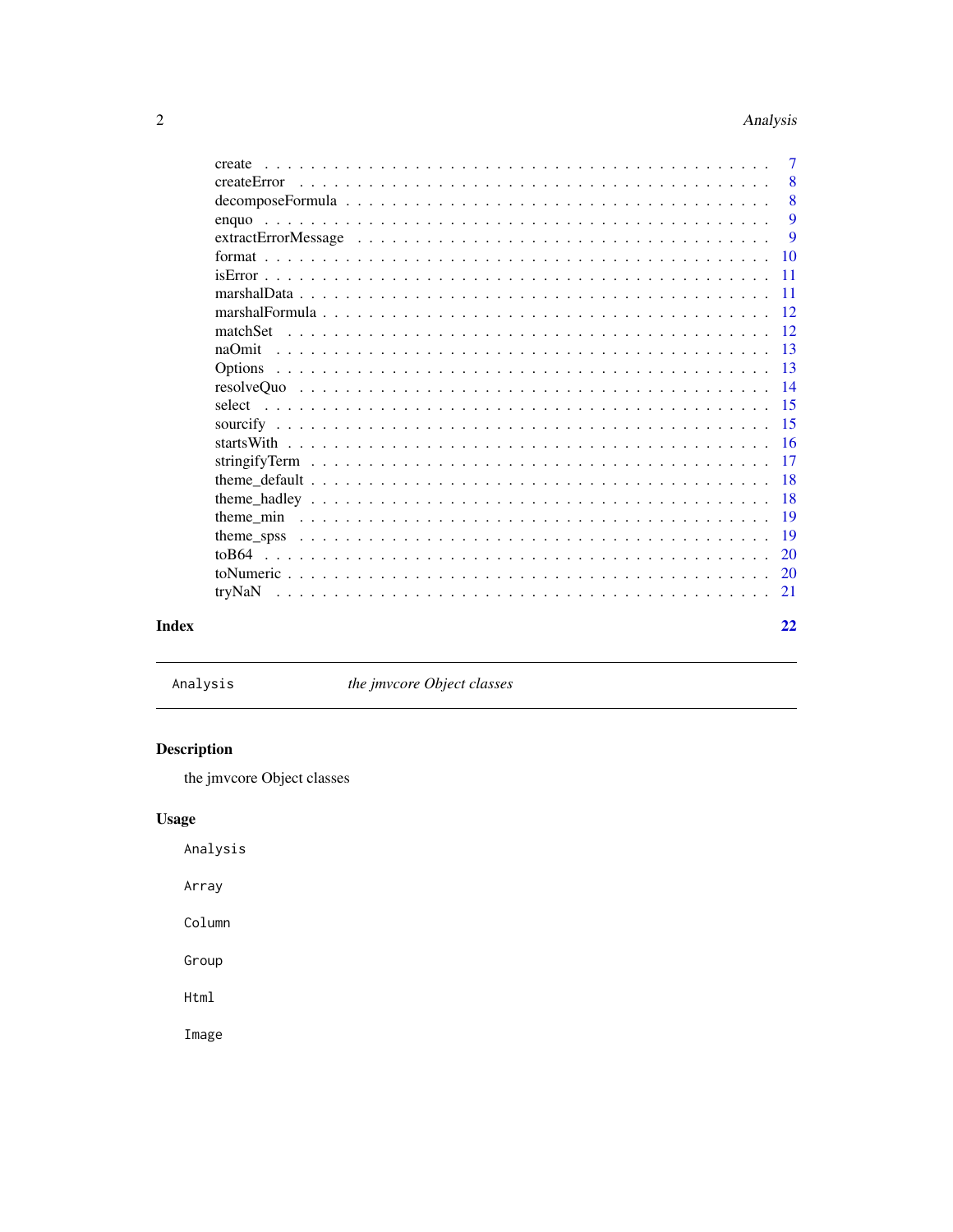#### <span id="page-2-0"></span>canBeNumeric 3

Preformatted

State

Table

## Format

An object of class R6ClassGenerator of length 25.

canBeNumeric *Determines whether an object is or can be converted to numeric*

# Description

Determines whether an object is or can be converted to numeric

#### Usage

```
canBeNumeric(object)
```
#### Arguments

object the object

Cell.BEGIN\_GROUP *Constants to specify formatting of Table cells*

## Description

Cell.BEGIN\_GROUP adds spacing above a cell

#### Usage

Cell.BEGIN\_GROUP

Cell.END\_GROUP

Cell.BEGIN\_END\_GROUP

Cell.NEGATIVE

Cell.INDENTED

#### Format

An object of class numeric of length 1.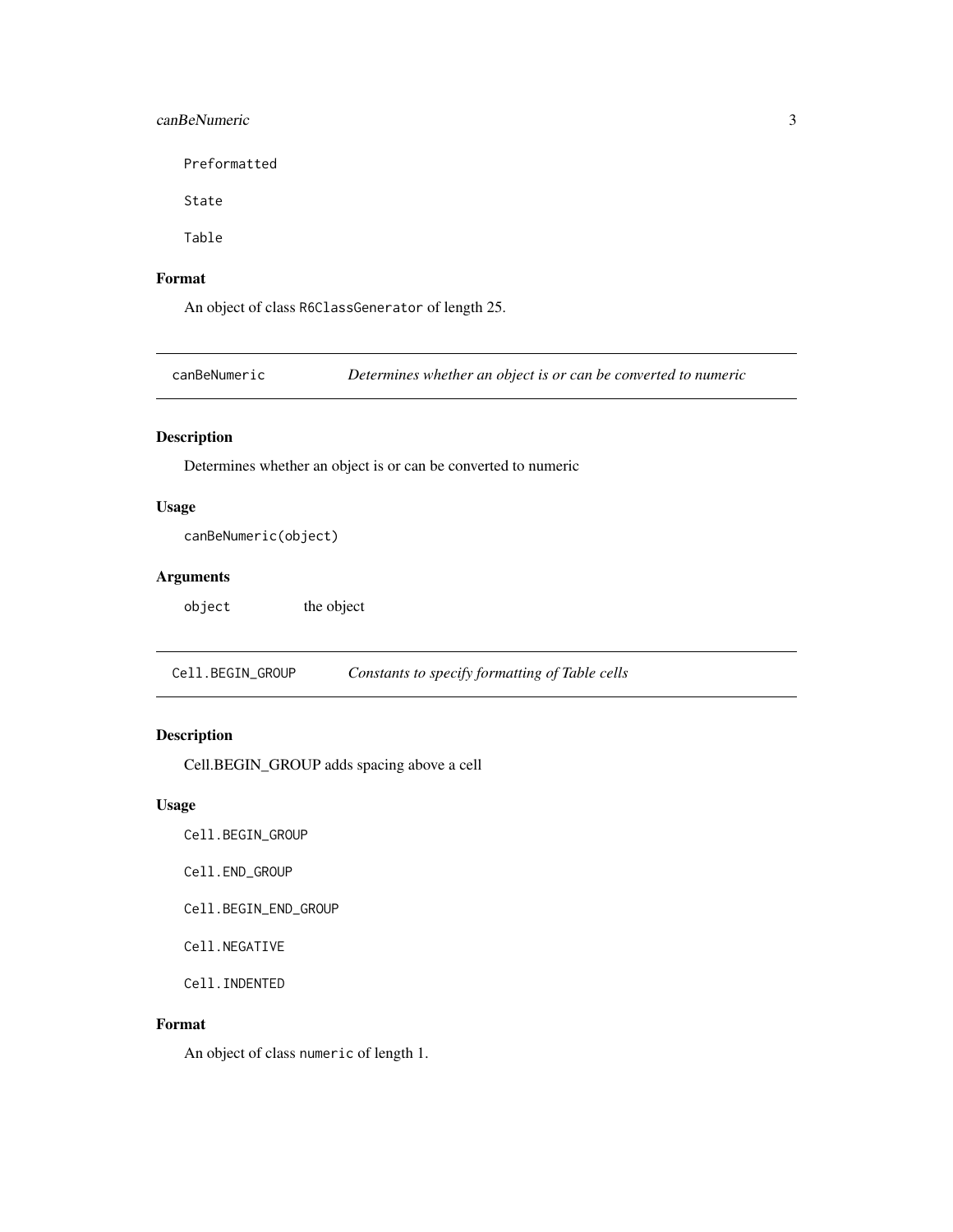# Details

Cell.END\_GROUP add spacing below a cell Cell.BEGIN\_END\_GROUP add spacing above and below a cell Cell.NEGATIVE specifies that the cells contents is negative

#### Examples

```
## Not run:
```

```
table$addFormat(rowNo=1, col=1, Cell.BEGIN_END_GROUP)
```
## End(Not run)

# colorPalette *A function that creates a color palette*

# Description

A function that creates a color palette

#### Usage

 $colorPalette(n = 5, pal = "jmv", type = "fill")$ 

# Arguments

| n    | Number of colors needed |
|------|-------------------------|
| pal  | Color palette name      |
| type | 'fill' or 'color'       |

# Value

a vector of hex color codes

<span id="page-3-0"></span>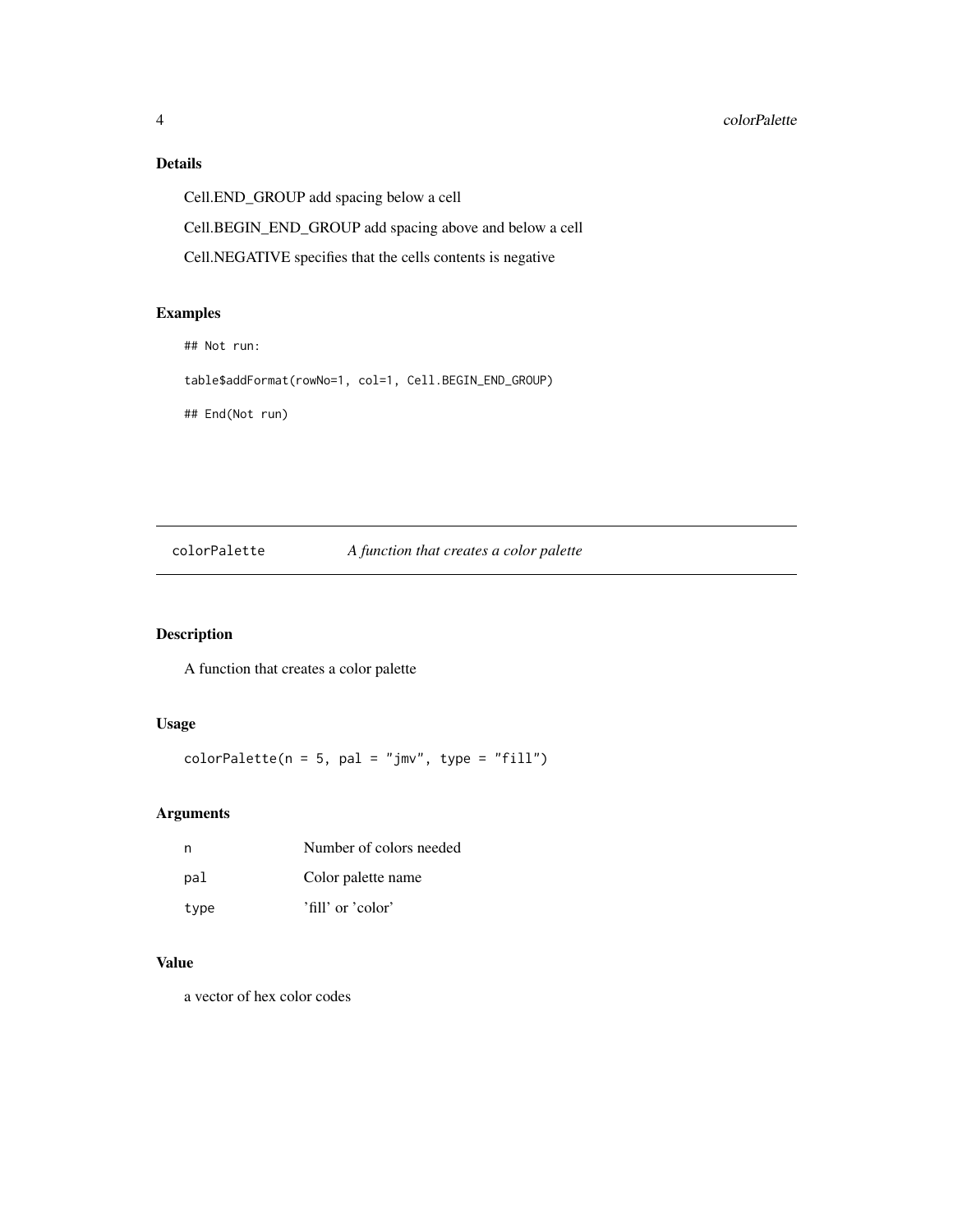<span id="page-4-0"></span>composeFormula *Compose a formula string*

#### Description

Compose a formula string

#### Usage

```
composeFormula(lht, rht)
```
#### Arguments

| lht | list of character vectors making up the left  |
|-----|-----------------------------------------------|
| rht | list of character vectors making up the right |

#### Value

a string representation of the formula

## Examples

```
composeFormula(list('a', 'b', c('a', 'b')))
# ~a+b+a:b
composeFormula('f', list('a', 'b', c('a', 'b')))
# "f~a+b+a:b"
composeFormula('with spaces', list('a', 'b', c('a', 'b')))
'`with spaces`~a+b+a:b'
```

| composeTerm | Compose and decompose interaction terms to and from their compo- |
|-------------|------------------------------------------------------------------|
|             | nents                                                            |

#### Description

Compose and decompose interaction terms to and from their components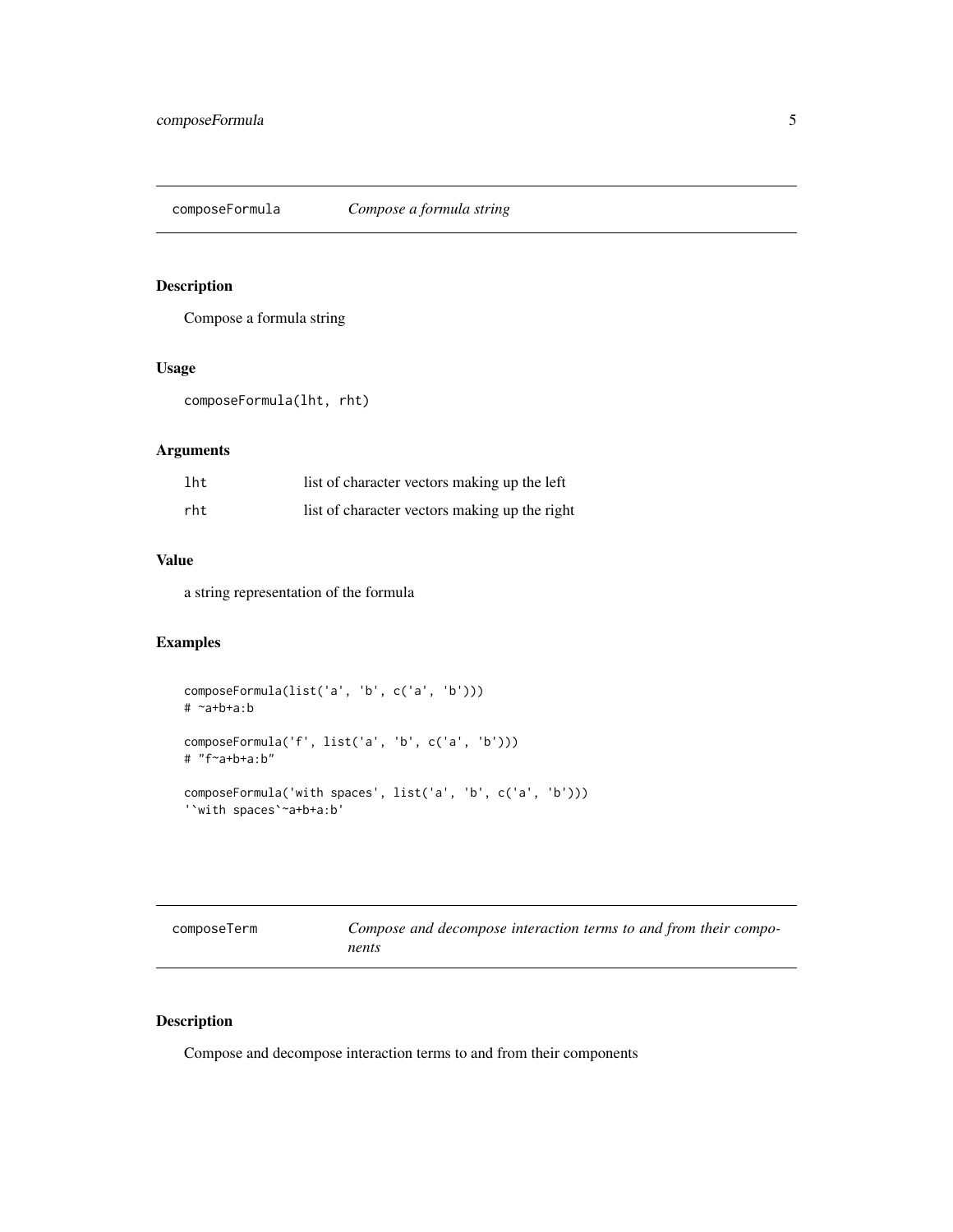#### Usage

```
composeTerm(components)
```
composeTerms(listOfComponents)

decomposeTerm(term)

decomposeTerms(terms)

#### Arguments

| components       | a character vectors of components                      |
|------------------|--------------------------------------------------------|
| list0fComponents |                                                        |
|                  | a list of character vectors of components              |
| term             | a string with components separated with colons         |
| terms            | a character vector of components separated with colons |

# Examples

```
composeTerm(c('a', 'b', 'c'))
# 'a:b:c'
composeTerm(c('a', 'b', 'with space'))
# 'a:b:`with space`'
decomposeTerm('a:b:c')
# c('a', 'b', 'c')
decomposeTerm('a:b:`with space`')
# c('a', 'b', 'with space')
```
constructFormula *Construct a formula string*

#### Description

Construct a formula string

# Usage

constructFormula(dep = NULL, terms)

#### Arguments

| dep   | the name of the dependent variable            |
|-------|-----------------------------------------------|
| terms | list of character vectors making up the terms |

<span id="page-5-0"></span>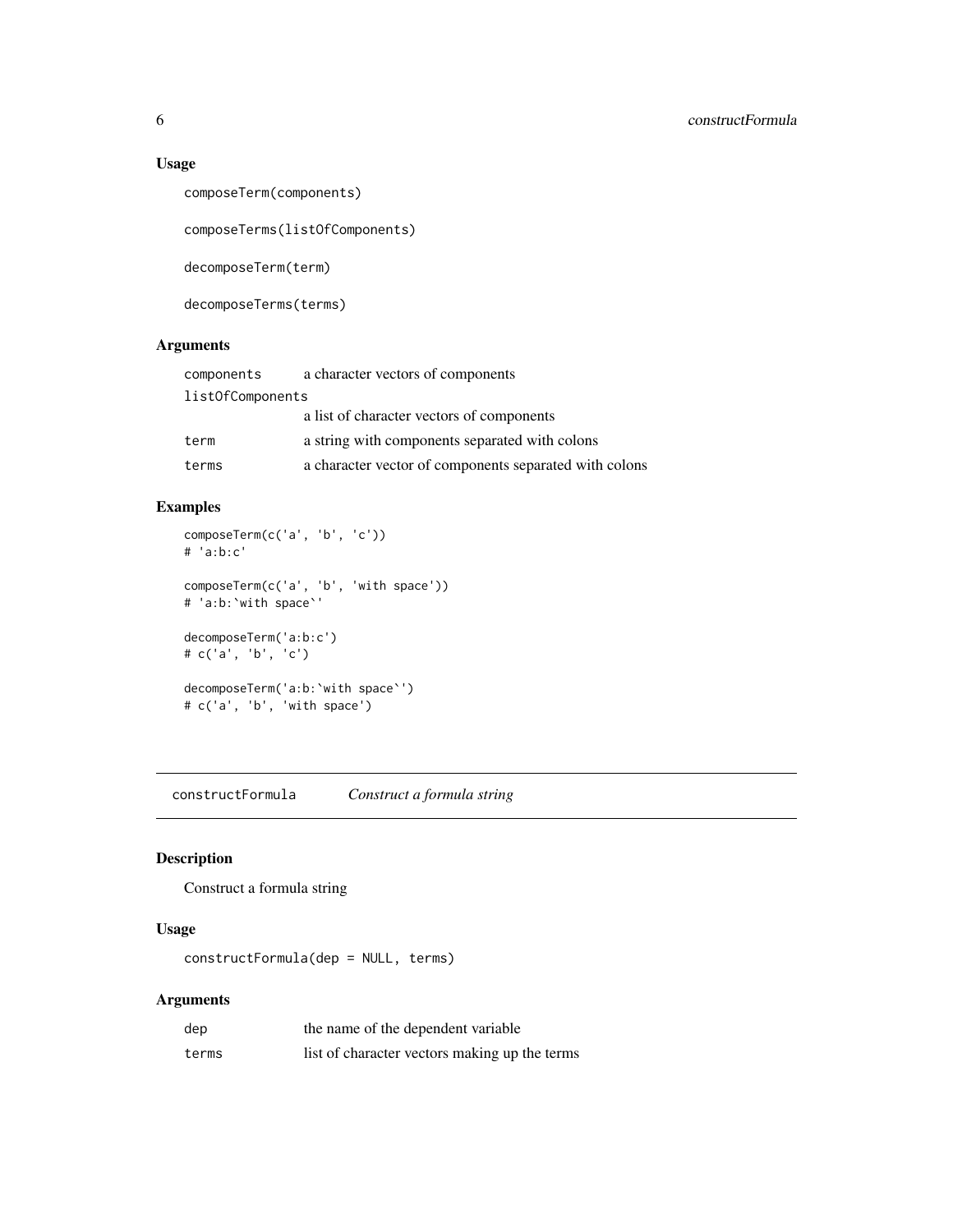#### <span id="page-6-0"></span>create 7

# Value

a string representation of the formula

## Examples

```
constructFormula(terms=list('a', 'b', c('a', 'b')))
# a+b+a:b
constructFormula('f', list('a', 'b', c('a', 'b')))
# "f~a+b+a:b"
constructFormula('with spaces', list('a', 'b', c('a', 'b')))
'`with spaces`~a+b+a:b'
```
#### create *Create an analysis*

## Description

Used internally by jamovi

#### Usage

create(ns, name, optionsPB, datasetId, analysisId, revision)

#### Arguments

| ns         | package name            |
|------------|-------------------------|
| name       | analysis name           |
| optionsPB  | options protobuf object |
| datasetId  | dataset id              |
| analysisId | analysis id             |
| revision   | revision                |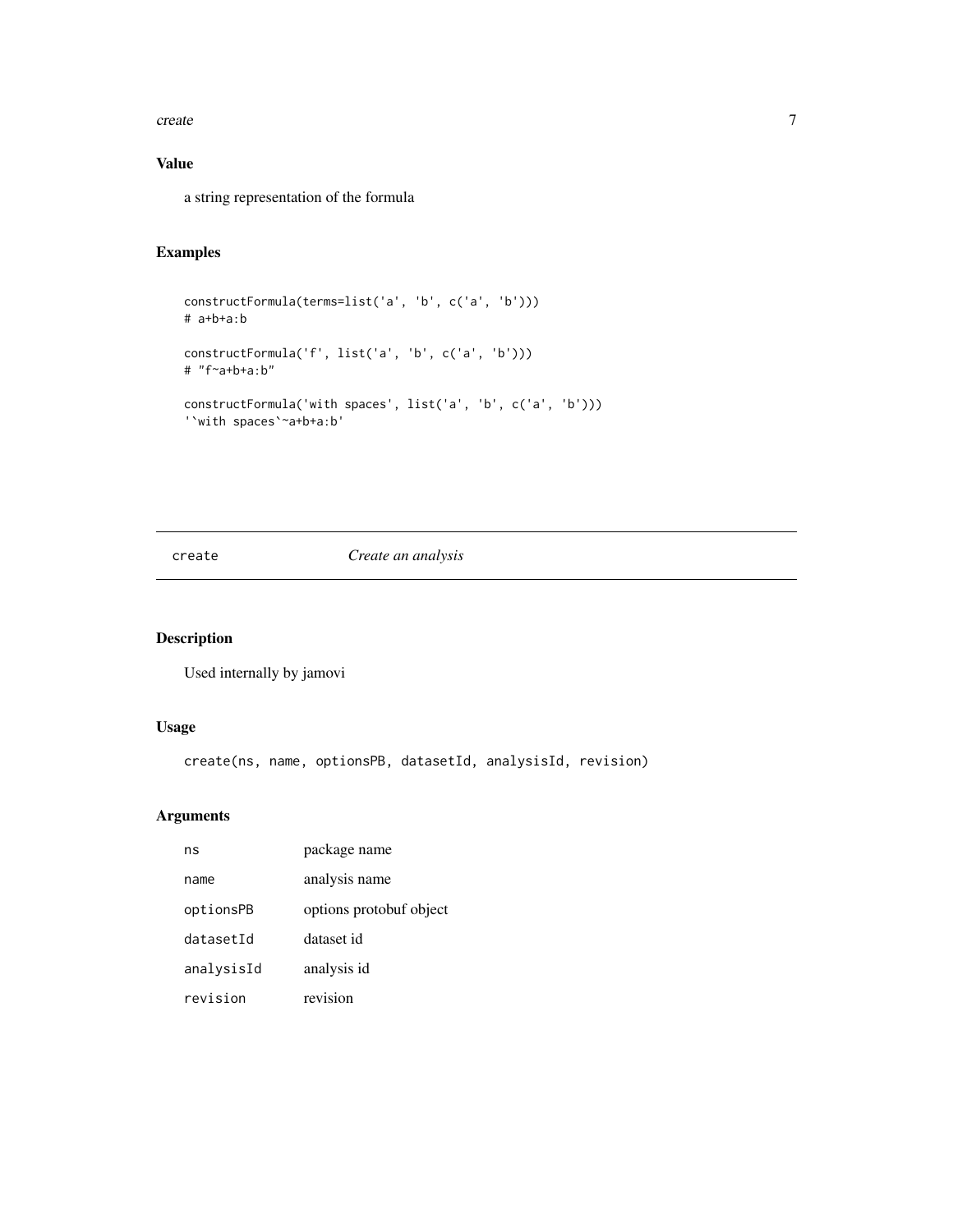<span id="page-7-0"></span>

These functions are convenience functions for creating and throwing errors.

#### Usage

```
createError(formats, code = NULL, ...)
```

```
reject(formats, code = NULL, ...)
```
#### Arguments

| formats                 | a format string which is passed to format |
|-------------------------|-------------------------------------------|
| code                    | an error code                             |
| $\cdot$ $\cdot$ $\cdot$ | additional arguments passed to format     |

decomposeFormula *Decompose a formula*

# Description

Decompose a formula

#### Usage

```
decomposeFormula(formula)
```
# Arguments

formula the formula to decompose

#### Value

a list of lists of the formulas components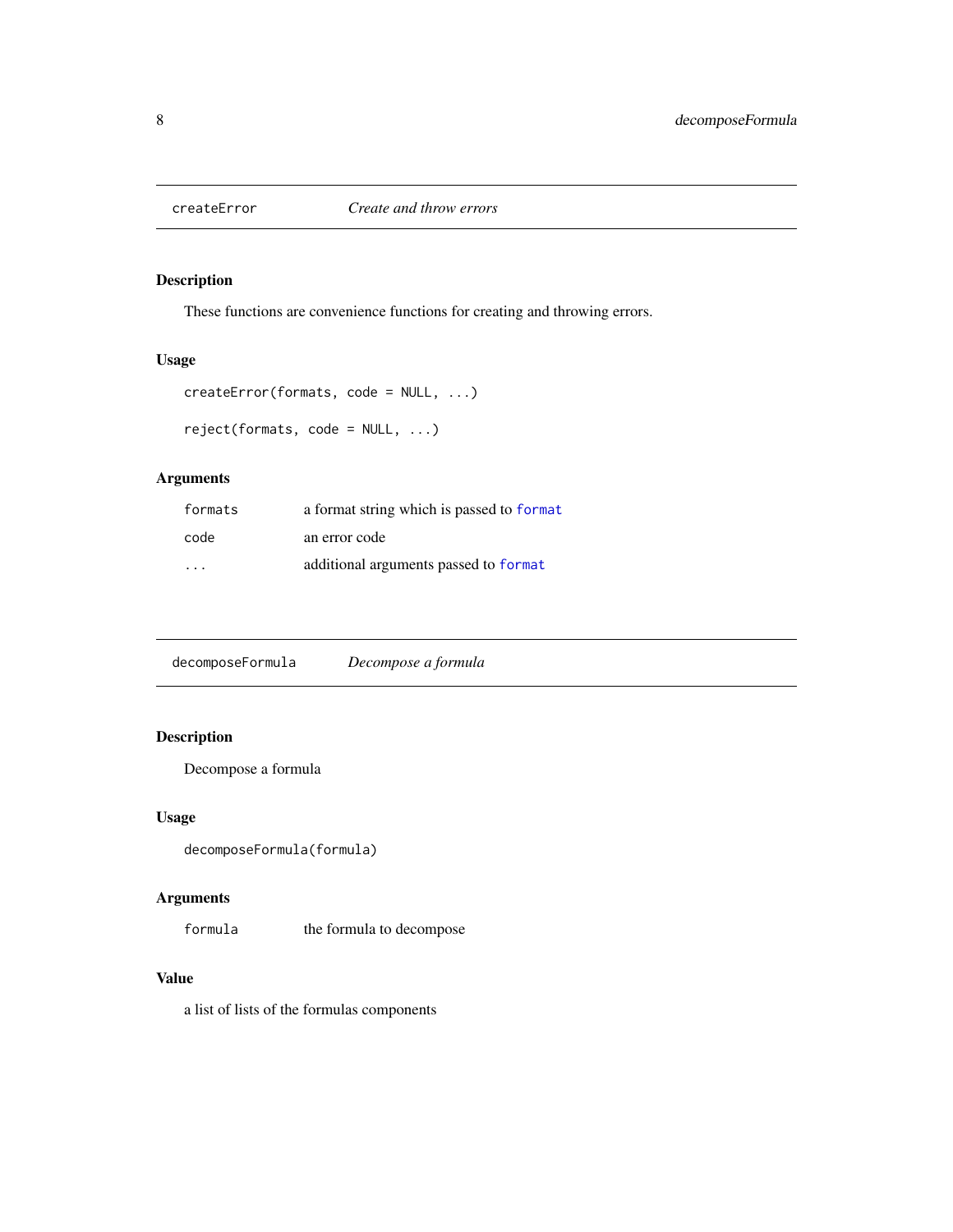<span id="page-8-0"></span>enquo *rlang::enquo Simplifies things so packages overriding Analysis don't need to have rlang in their imports. This is intended for use by classes overriding Analysis*

#### Description

rlang::enquo Simplifies things so packages overriding Analysis don't need to have rlang in their imports. This is intended for use by classes overriding Analysis

#### Usage

enquo(arg)

#### Arguments

arg the argument to enquote

#### Value

the quosure

extractErrorMessage *Extracts the error message from an error object*

#### Description

Extracts the error message from an error object

#### Usage

extractErrorMessage(error)

#### Arguments

error an error object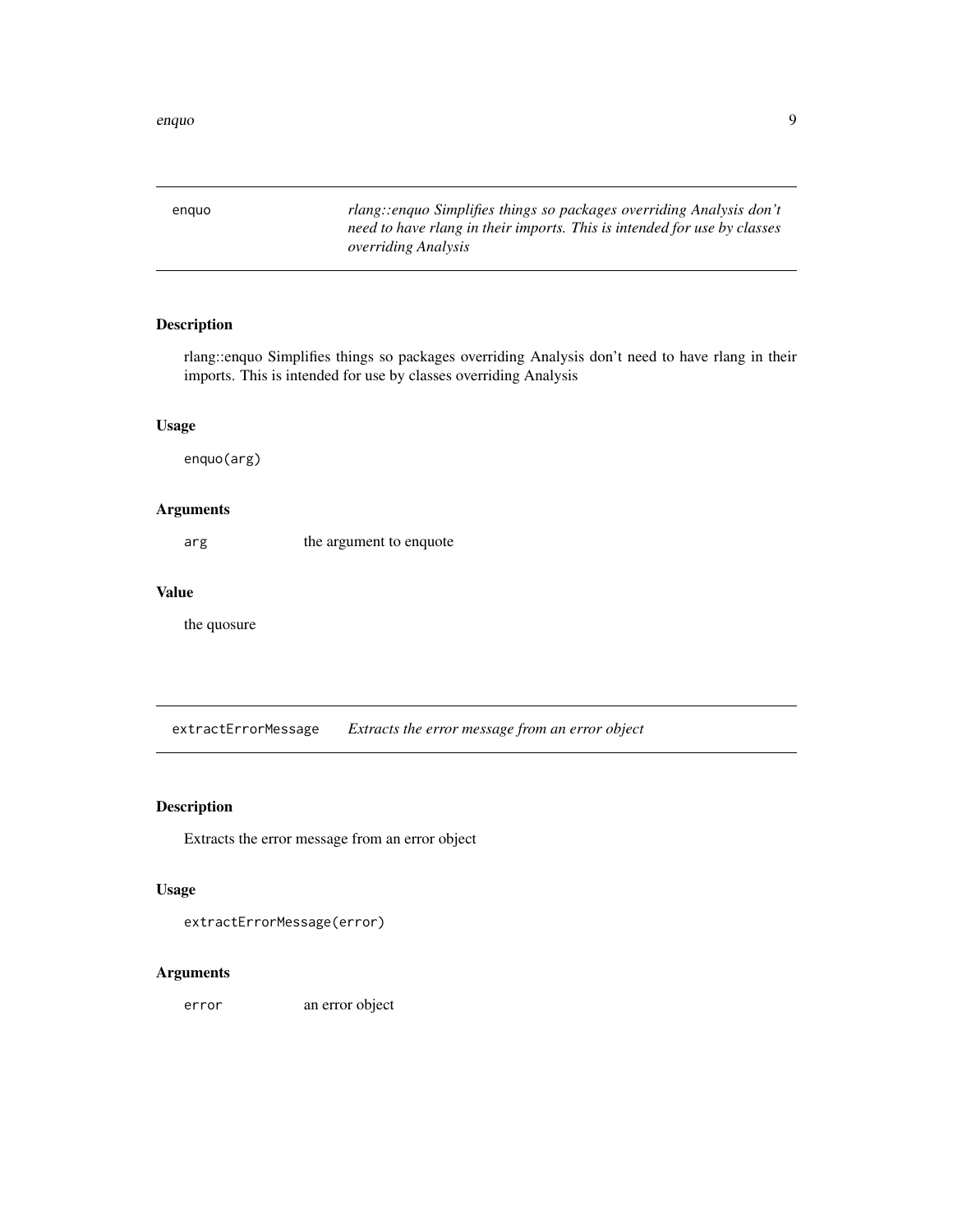<span id="page-9-1"></span><span id="page-9-0"></span>

Substitutes the arguments into the argument str. See the examples below.

#### Usage

```
format(str, ..., context = "normal")
```
#### Arguments

| str     | the format string                           |
|---------|---------------------------------------------|
| $\cdot$ | the arguments to substitute into the string |
| context | 'normal' or $\overline{R}$ '                |

#### Value

the resultant string

#### Examples

```
jmvcore::format('the {} was delish', 'fish')
# 'the fish was delish'
jmvcore::format('the {} was more delish than the {}', 'fish', 'cow')
# 'the fish was more delish than the cow'
jmvcore::format('the {1} was more delish than the {0}', 'fish', 'cow')
# 'the cow was more delish than the fish'
jmvcore::format('the {what} and the {which}', which='fish', what='cow')
# 'the cow and the fish'
jmvcore::format('that is simply not {}', TRUE)
# 'that is simply not true'
jmvcore::format('that is simply not {}', TRUE, context='R')
# 'that is simply not TRUE'
```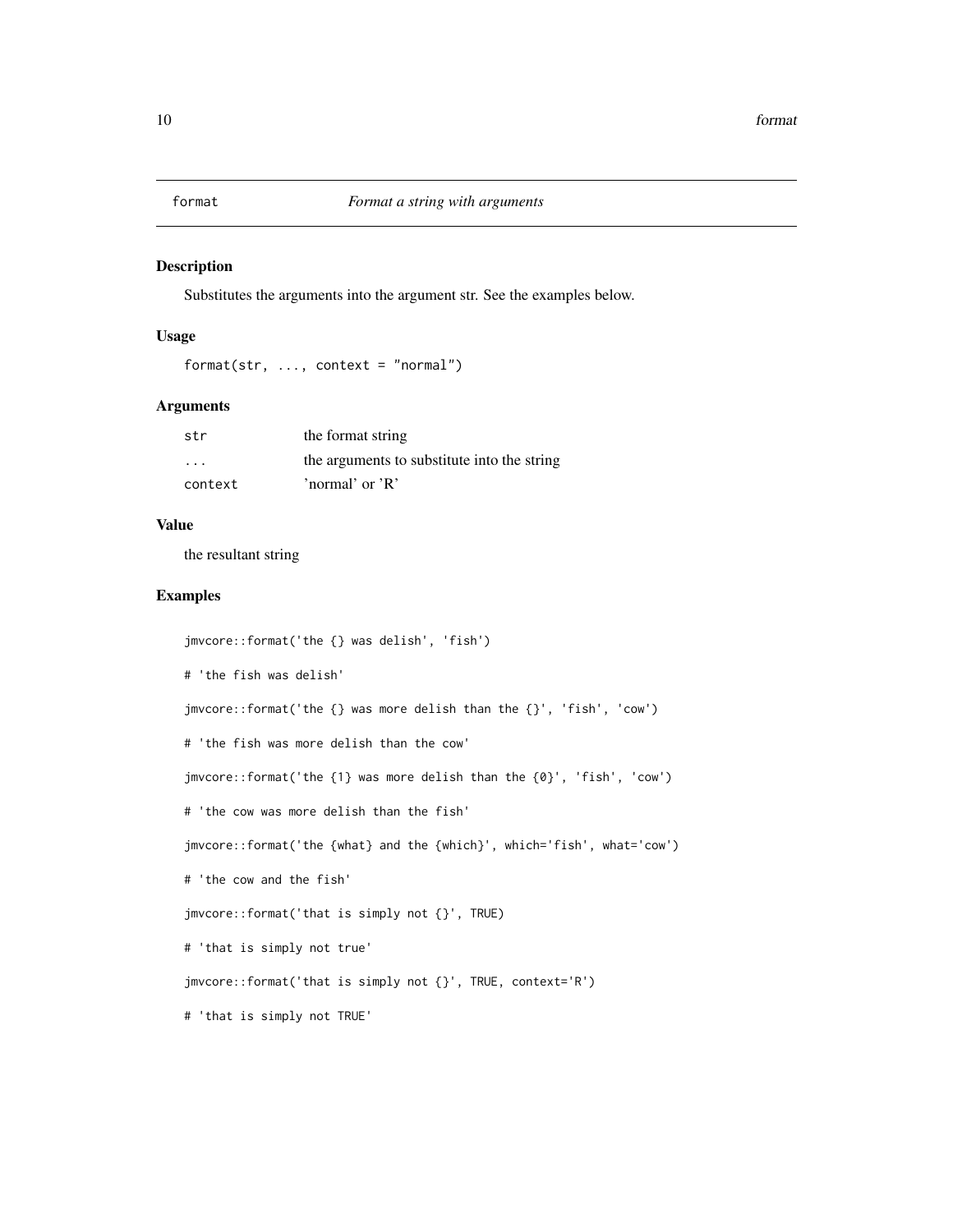<span id="page-10-0"></span>

Determine if an object is an error

## Usage

isError(object)

#### Arguments

object the object to test

#### Value

TRUE if the object is an error

marshalData *Marshal the data from an environment into a data frame*

# Description

Marshal the data from an environment into a data frame

#### Usage

```
marshalData(env, ...)
```
#### Arguments

| env | the environment to marshal from |
|-----|---------------------------------|
| .   | the variables to marshal        |

#### Value

a data frame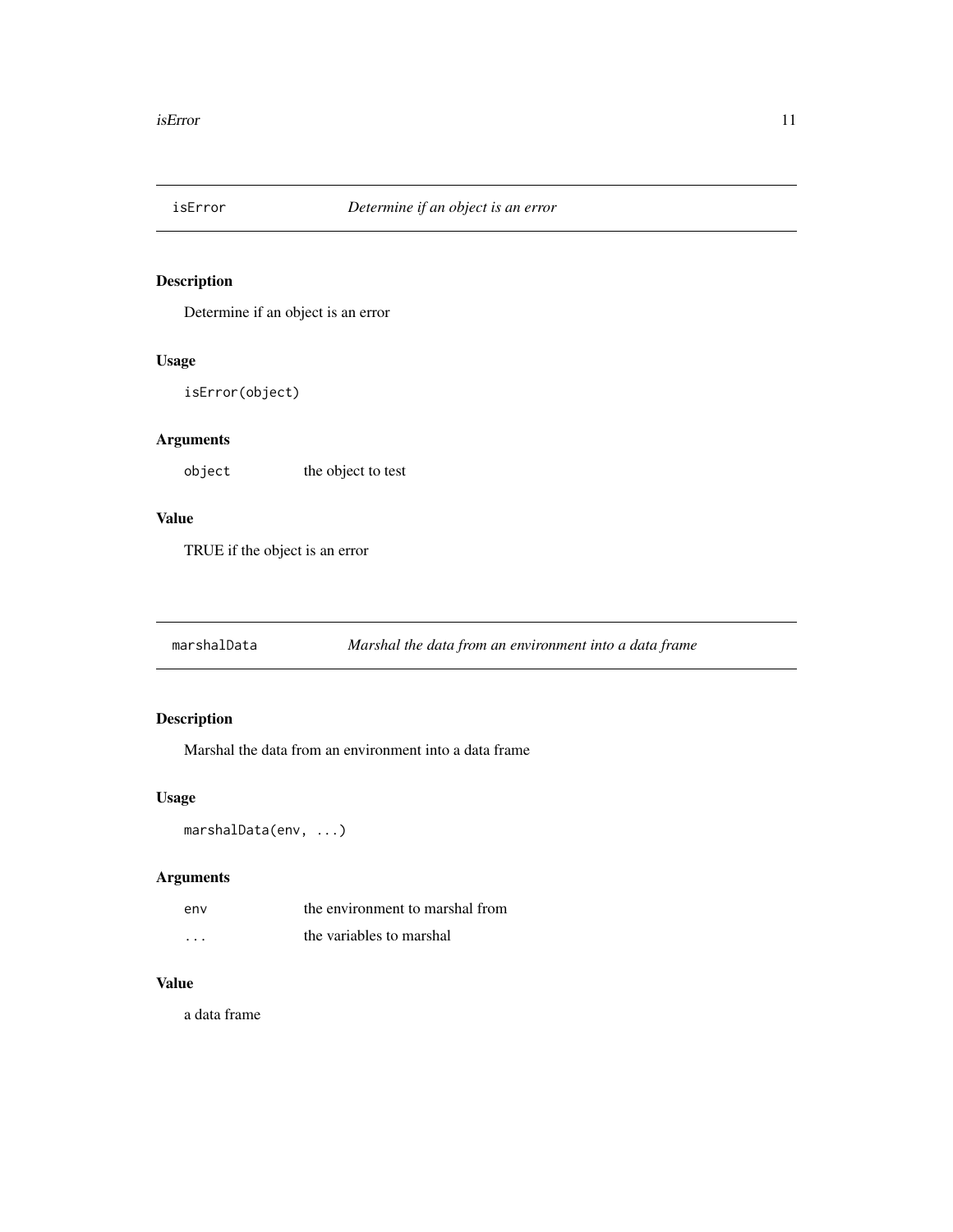<span id="page-11-0"></span>

Marshal a formula into options

#### Usage

```
marshalFormula(formula, data, from = "rhs", type = "vars",
 permitted = c("numeric", "factor"), subset = ":", required = FALSE)
```
#### Arguments

| formula   | the formula                                                    |
|-----------|----------------------------------------------------------------|
| data      | a data frame to marshal the data from                          |
| from      | 'rhs' or 'lhs', which side of the formula should be marshalled |
| type      | 'vars' or 'terms', the type of the option be marshalled to     |
| permitted | the types of data the option permits                           |
| subset    | a subset of the formula to marshal                             |
| required  | whether this marshall is required or not                       |
|           |                                                                |

matchSet *Determines the index where an item appears*

#### Description

Determines the index where an item appears

#### Usage

matchSet(x, table)

#### Arguments

| X     | the item to find     |
|-------|----------------------|
| table | the object to search |

#### Value

the index of where the item appears, or -1 if it isn't present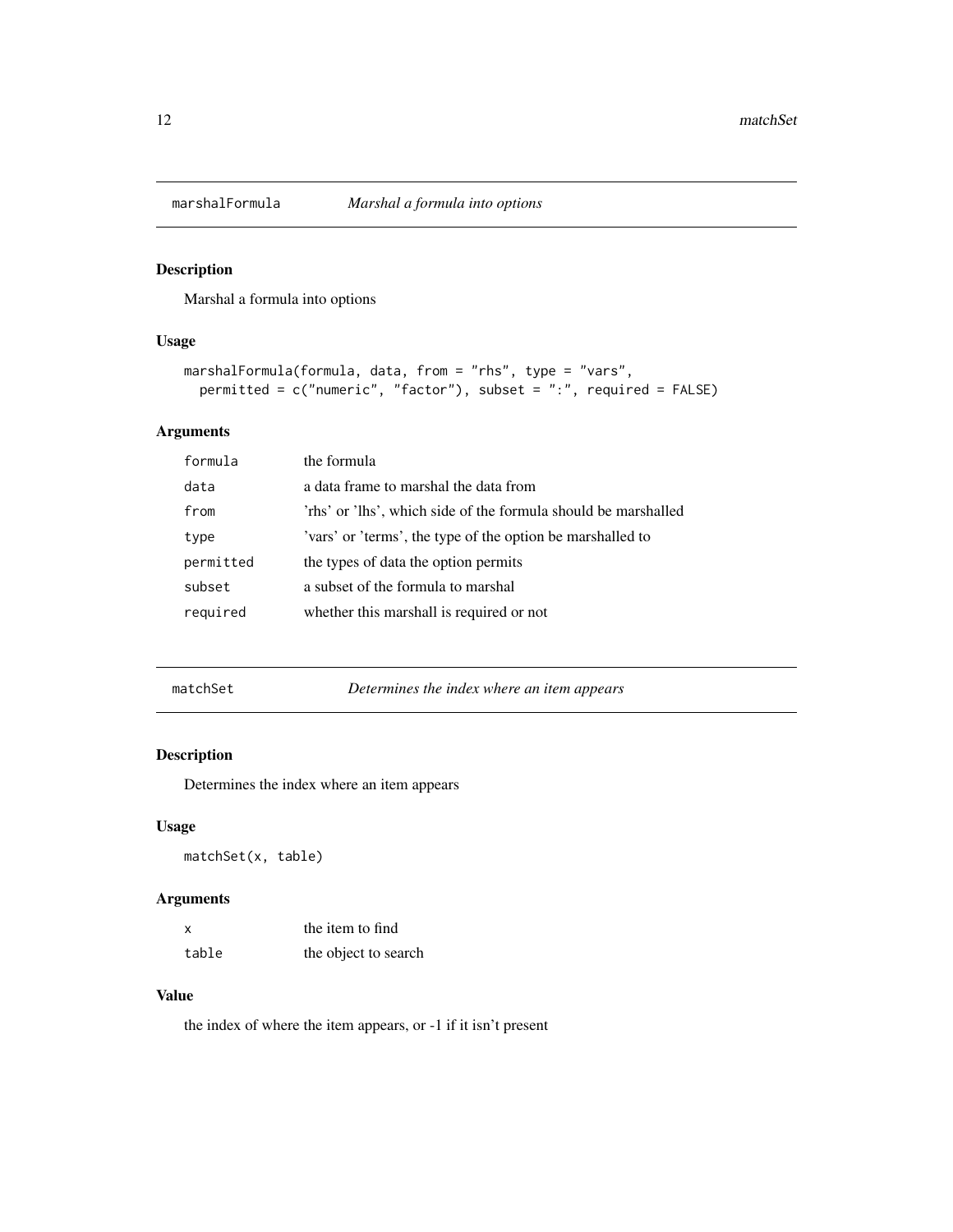<span id="page-12-0"></span>

removes all rows from the data frame which contain missing values (NA)

#### Usage

naOmit(object)

#### Arguments

object the object to remove missing values from

# Details

this function is equivalent to [na.omit](#page-0-0) from the stats package, however it preserves attributes on columns in data frames

Options *The jmv Options classes*

#### Description

The jmv Options classes

#### Usage

Options

OptionBool

OptionList

OptionNMXList

OptionVariables

OptionTerm

OptionVariable

OptionTerms

OptionInteger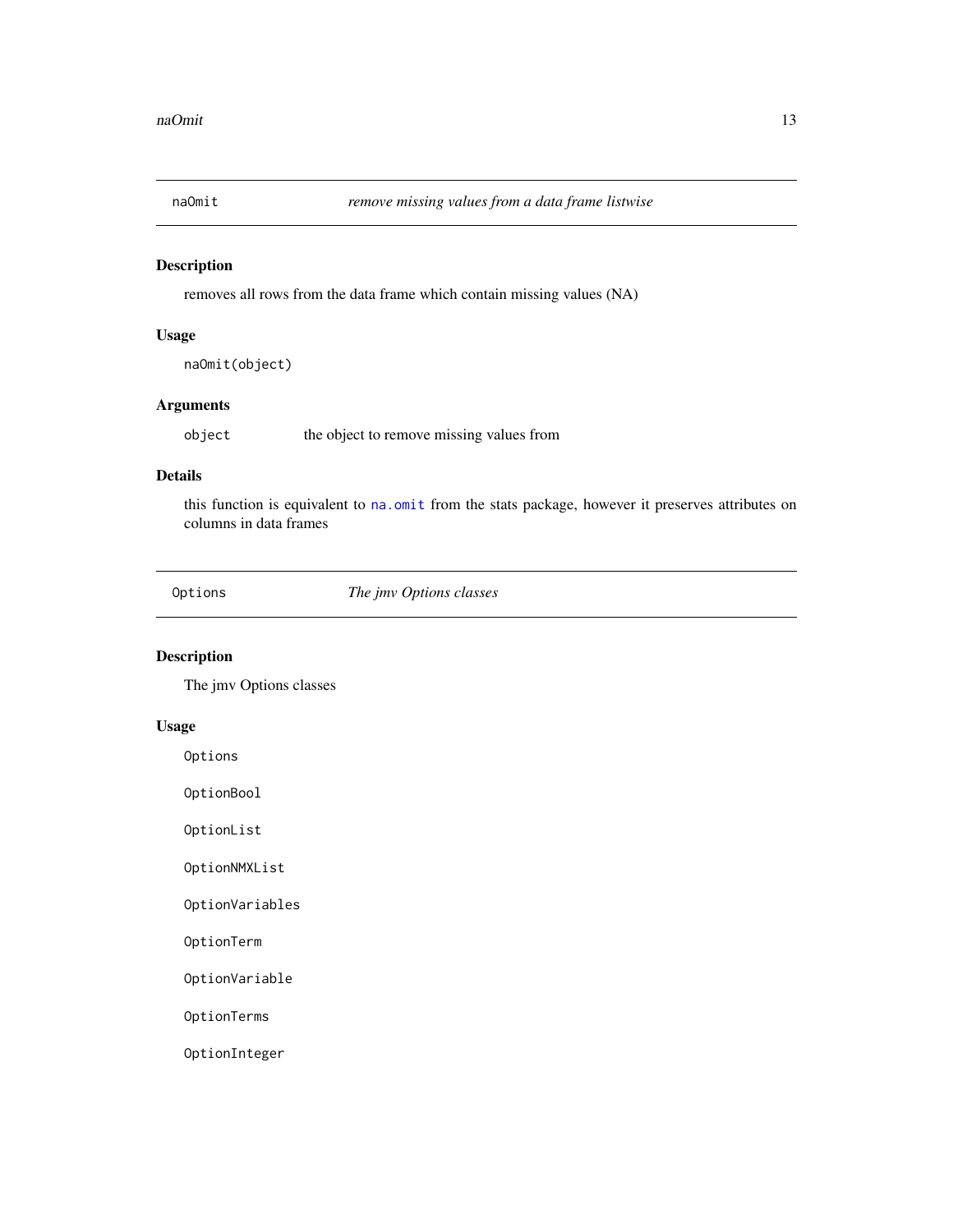OptionNumber

OptionString

OptionLevel

OptionGroup

OptionSort

OptionArray

OptionPairs

# Format

An object of class R6ClassGenerator of length 25.

| resolveQuo | Evaluates a quosure This is intended for use by classes overriding |
|------------|--------------------------------------------------------------------|
|            | Analysis                                                           |

# Description

Evaluates a quosure This is intended for use by classes overriding Analysis

#### Usage

resolveQuo(quo)

#### Arguments

quo the quosure to evaluate

#### Value

the value of the quosure

<span id="page-13-0"></span>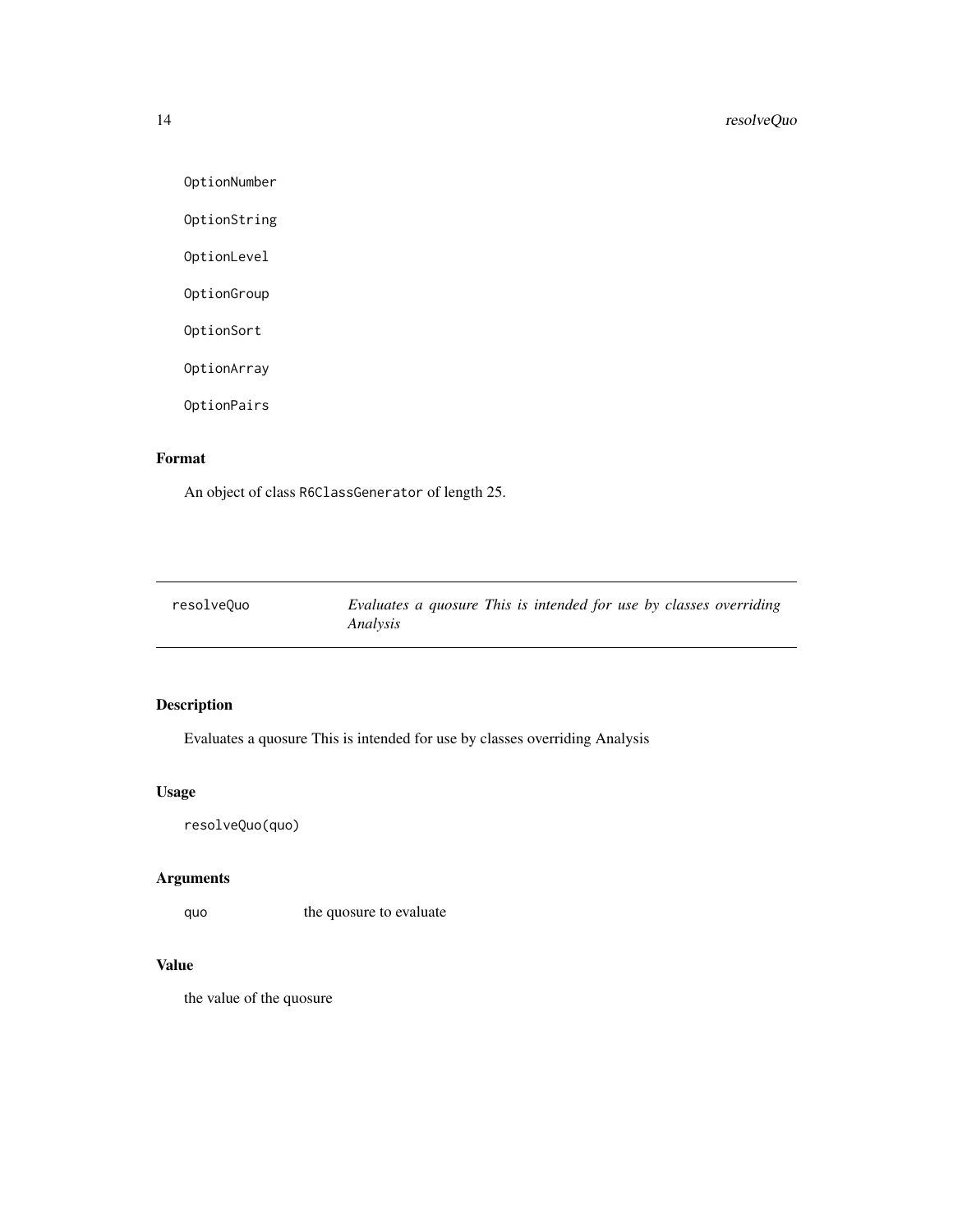<span id="page-14-0"></span>

Shorthand equivalent to [subset\(](#page-0-0)df,select=columnNames), however it additionally preserves attributes on the columns

#### Usage

select(df, columnNames)

#### Arguments

| df          | the data frame                                         |
|-------------|--------------------------------------------------------|
| columnNames | the names of the columns to make up the new data frame |

#### Value

the new data frame

| sourcify |  | Converts basic R object into their source representation |
|----------|--|----------------------------------------------------------|
|          |  |                                                          |

#### Description

Converts basic R object into their source representation

#### Usage

sourcify(object, indent =  $"$ )

# Arguments

| object | the object to convert to source |
|--------|---------------------------------|
| indent | the level of indentation to use |

## Value

a string of the equivalent source code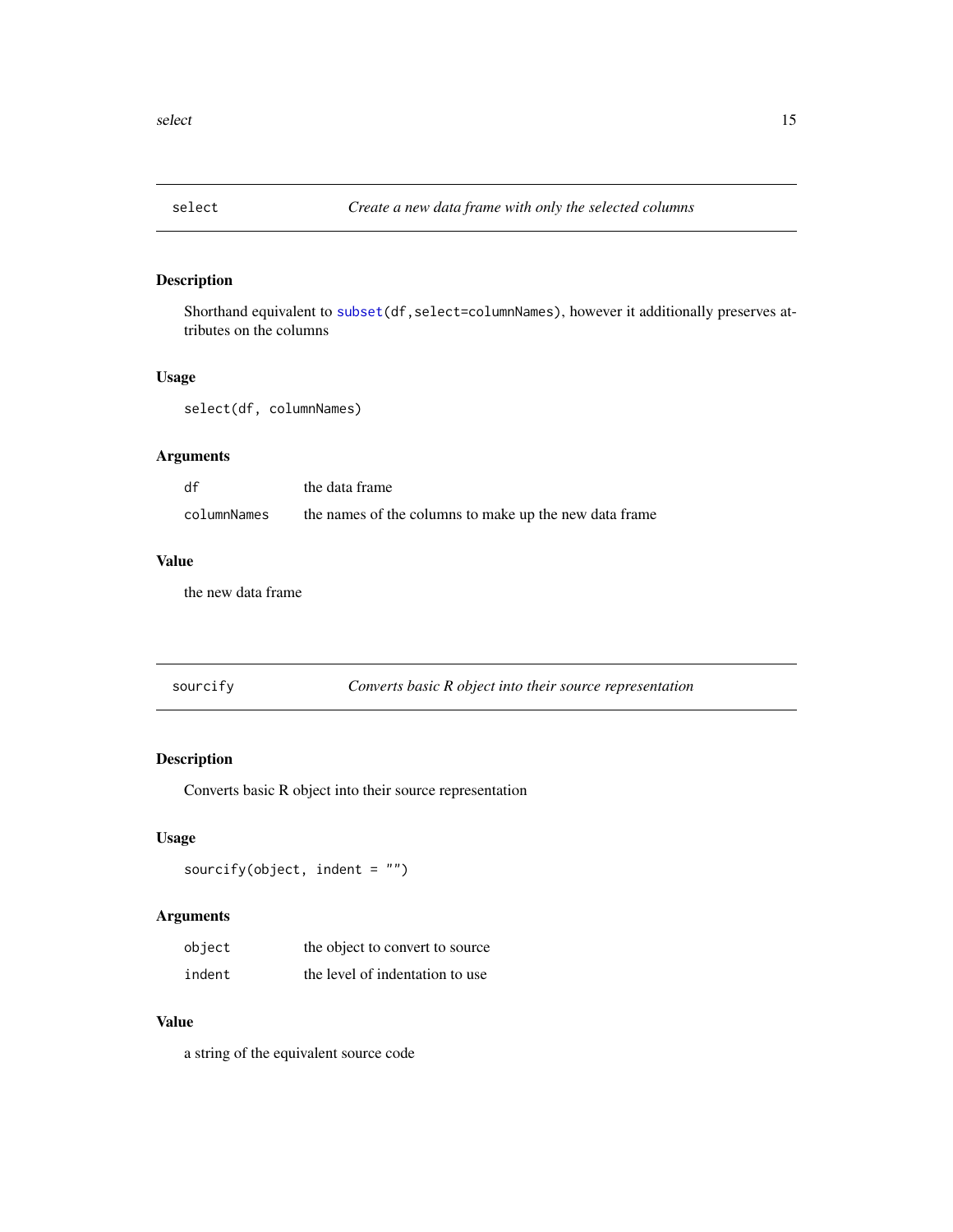# Examples

```
sourcify(NULL)
# 'NULL'
sourcify(c(1,2,3))
# 'c(1,2,3)'
1 \leftarrow list(a=7)l[[b']] < -3l[['c']] <- list(d=3, e=4)
sourcify(l)
# 'list(
# a=7,
# b=3,
# c=list(
# d=3,
# e=4))'
```
# startsWith *Test whether strings start or end with a particular string*

#### Description

Same as base::startsWith() and base::endsWith() except available for  $R < 3.3$ 

#### Usage

```
startsWith(x, prefix)
```
endsWith(x, suffix)

#### Arguments

| x      | a string to test                 |
|--------|----------------------------------|
| prefix | a string to test the presence of |
| suffix | a string to test the presence of |

<span id="page-15-0"></span>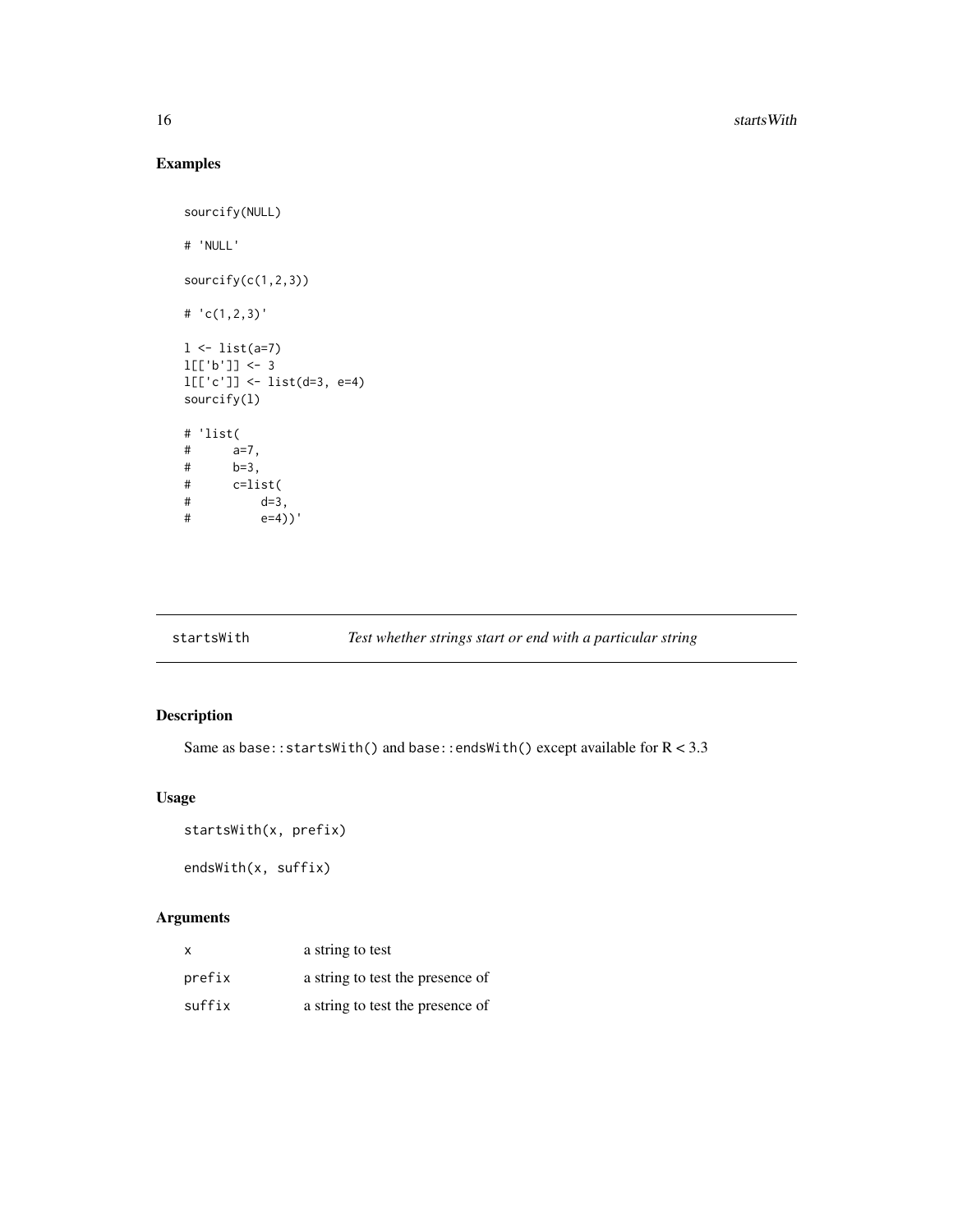<span id="page-16-0"></span>stringifyTerm *Converts a term into a string*

# Description

Converts a term (a vector of components) into a string for display purposes

#### Usage

```
stringifyTerm(components, sep = getOption("jmvTermSep", ":"),
  raise = FALSE)
```
#### Arguments

| components | a character vector of components              |
|------------|-----------------------------------------------|
| sep        | a separator to go between the components      |
| raise      | whether duplicates should be raised to powers |

#### Value

the components joined together into a string for disply

# Examples

```
stringifyTerm(c('a', 'b', 'c'))
# "a:b:c"
stringifyTerm(c('a', 'b', 'c'), sep=' * ')
# "a * b * c"
options('jmvTermSep', ' * ')
stringifyTerm(c('a', 'b', 'c'))
# "a * b * c"
#' stringifyTerm(c('`quoted`', 'b', 'c'))
# "quoted * b * c"
```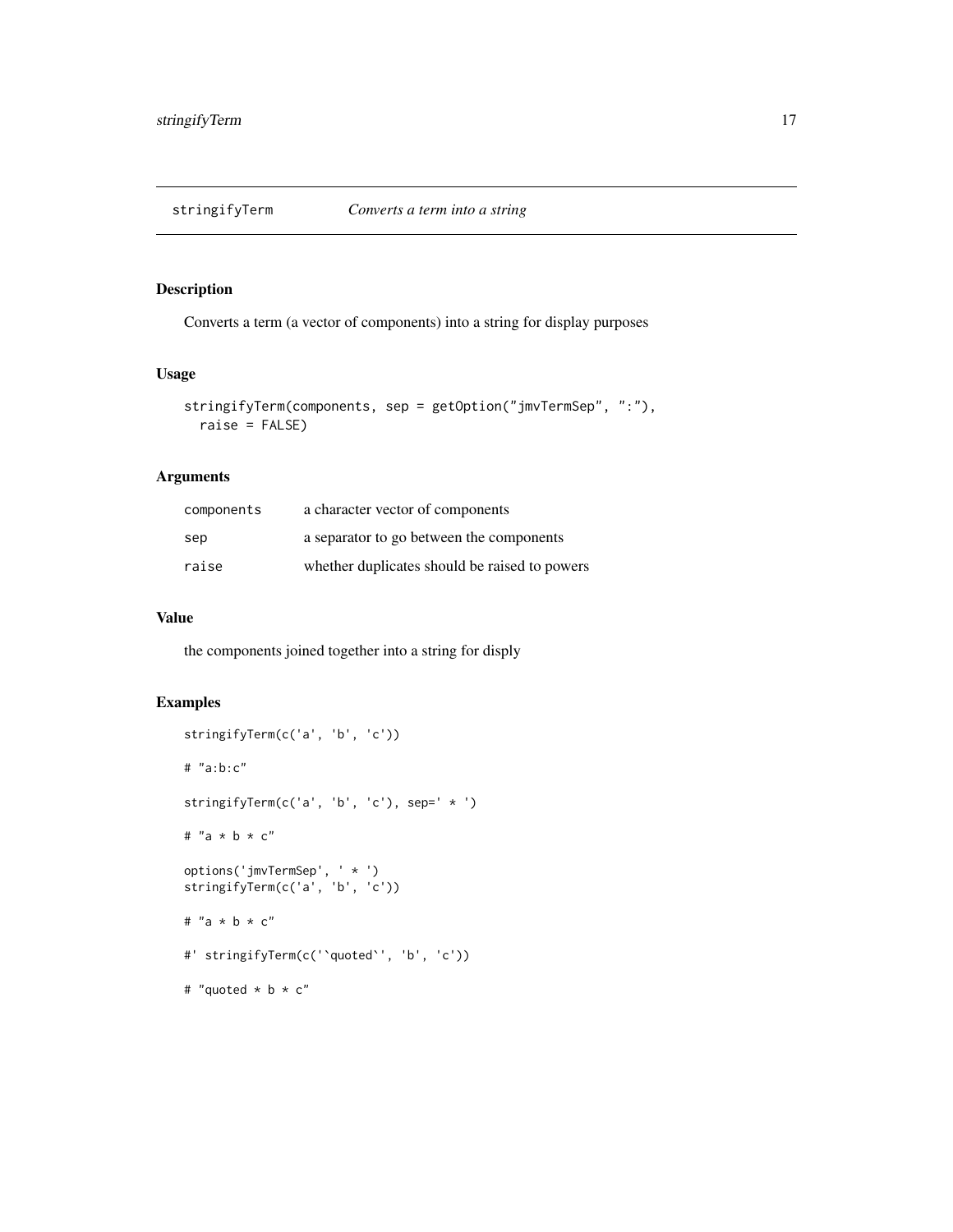<span id="page-17-0"></span>

Creates the default jmv ggplot2 theme

#### Usage

```
theme_default(base_size = 16, scale = "none", palette = "jmv")
```
#### Arguments

| base size | Font size            |
|-----------|----------------------|
| scale     | 'none' or 'discrete' |
| palette   | Color palette name   |

#### Value

the default jmv ggplot2 theme

theme\_hadley *Creates the hadley jmv ggplot2 theme*

#### Description

Creates the hadley jmv ggplot2 theme

#### Usage

```
theme_hadley(base_size = 16, scale = "none", palette = "jmv")
```
## Arguments

| base size | Font size            |
|-----------|----------------------|
| scale     | 'none' or 'discrete' |
| palette   | Color palette name   |

# Value

the hadley jmv ggplot2 theme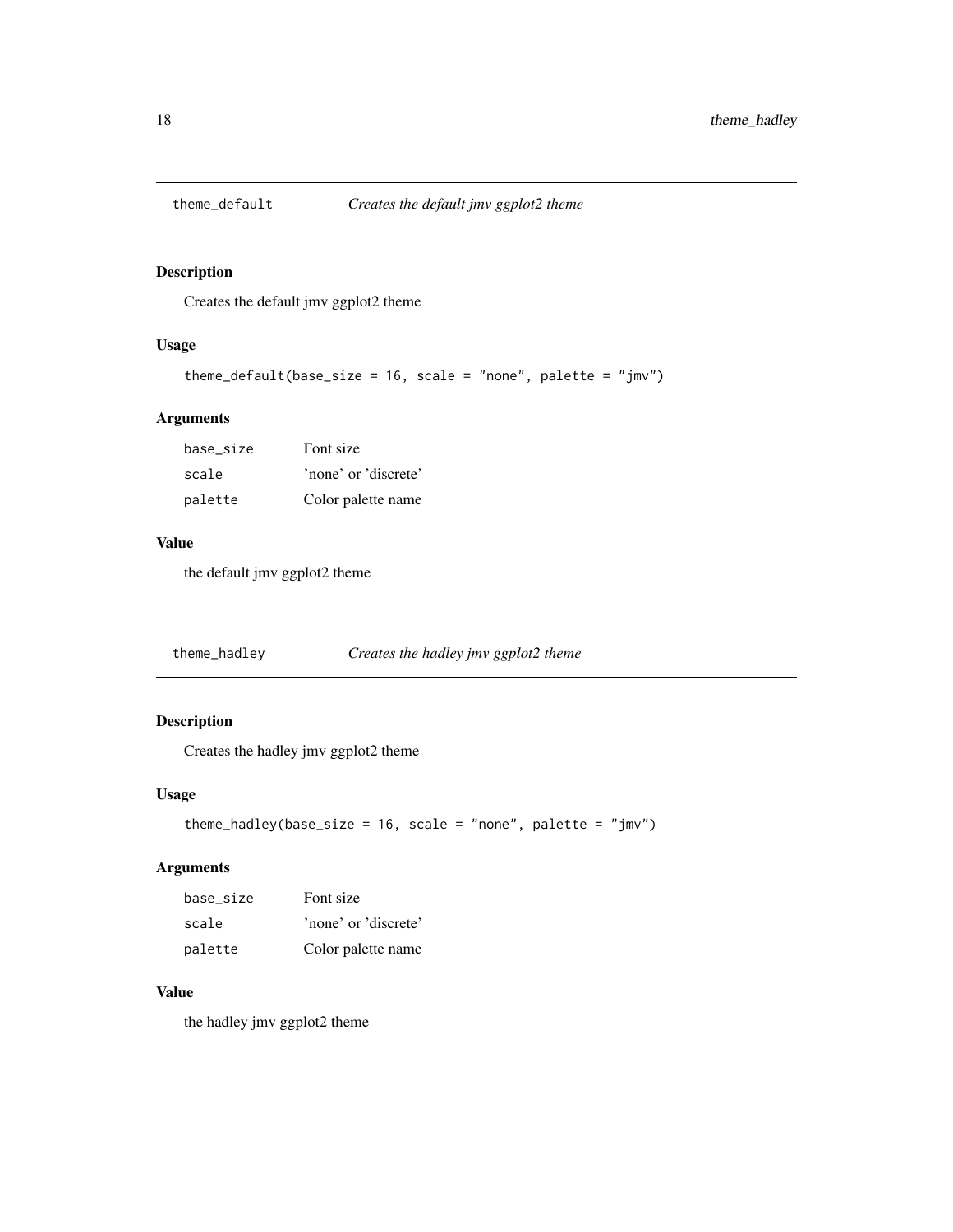<span id="page-18-0"></span>

Creates the minimal jmv ggplot2 theme

#### Usage

```
theme_min(base_size = 16, scale = "none", palette = "jmv")
```
#### Arguments

| base size | Font size            |
|-----------|----------------------|
| scale     | 'none' or 'discrete' |
| palette   | Color palette name   |

#### Value

the minimal jmv ggplot2 theme

theme\_spss *Creates the spss jmv ggplot2 theme*

#### Description

Creates the spss jmv ggplot2 theme

#### Usage

```
theme_spss(base_size = 16, scale = "none", palette = "jmv")
```
#### Arguments

| base size | Font size            |
|-----------|----------------------|
| scale     | 'none' or 'discrete' |
| palette   | Color palette name   |

# Value

the spss jmv ggplot2 theme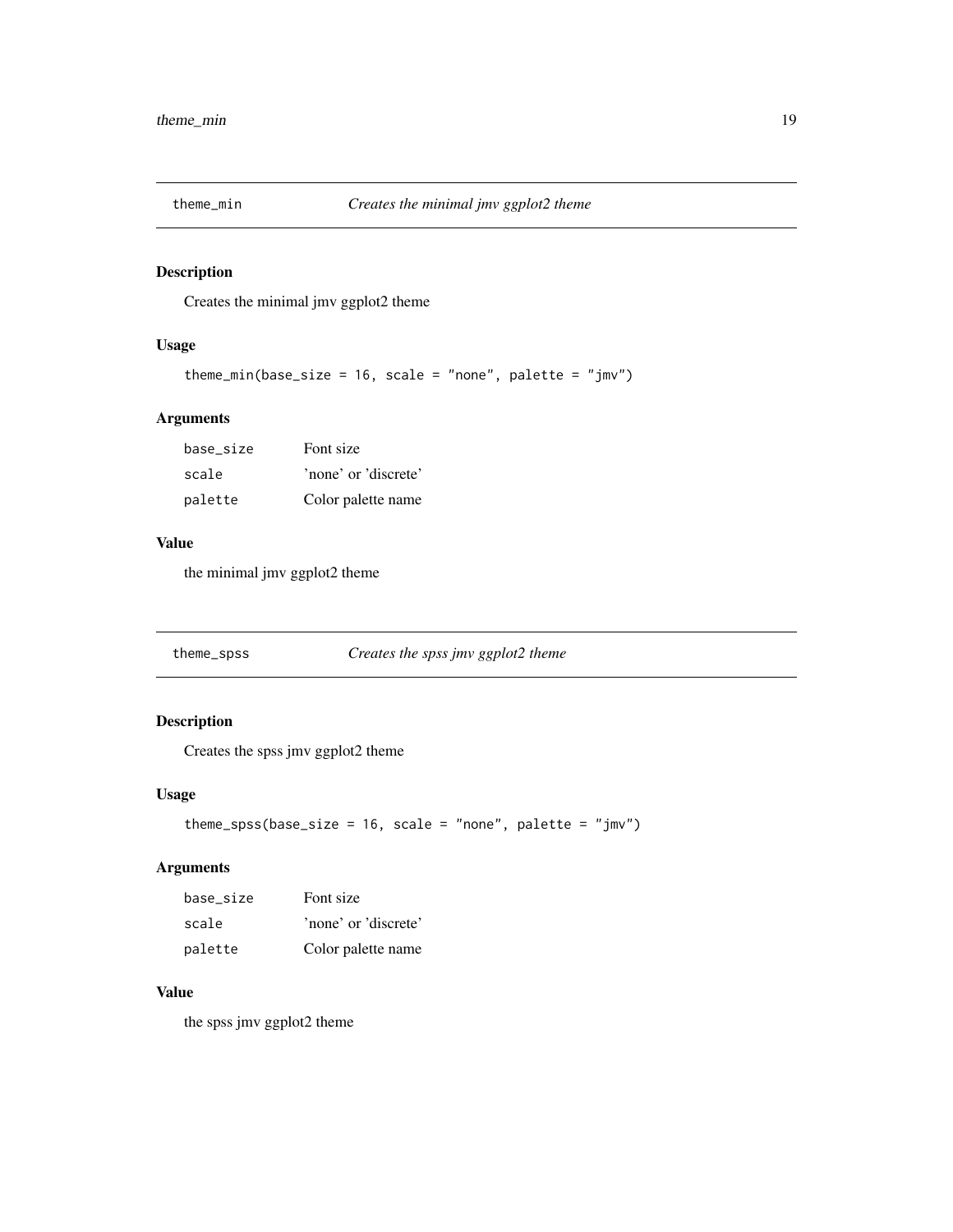<span id="page-19-0"></span>

Note: uses the . and \_ characters rather than + and / allowing these to be used as variable names

#### Usage

toB64(names)

fromB64(names)

#### Arguments

names the names to be converted base64

toNumeric *Converts a vector of values to numeric*

#### Description

Similar to [as.numeric](#page-0-0), however if the object has a values attribute attached, these are used as the numeric values

#### Usage

```
toNumeric(object)
```
# Arguments

object the vector to convert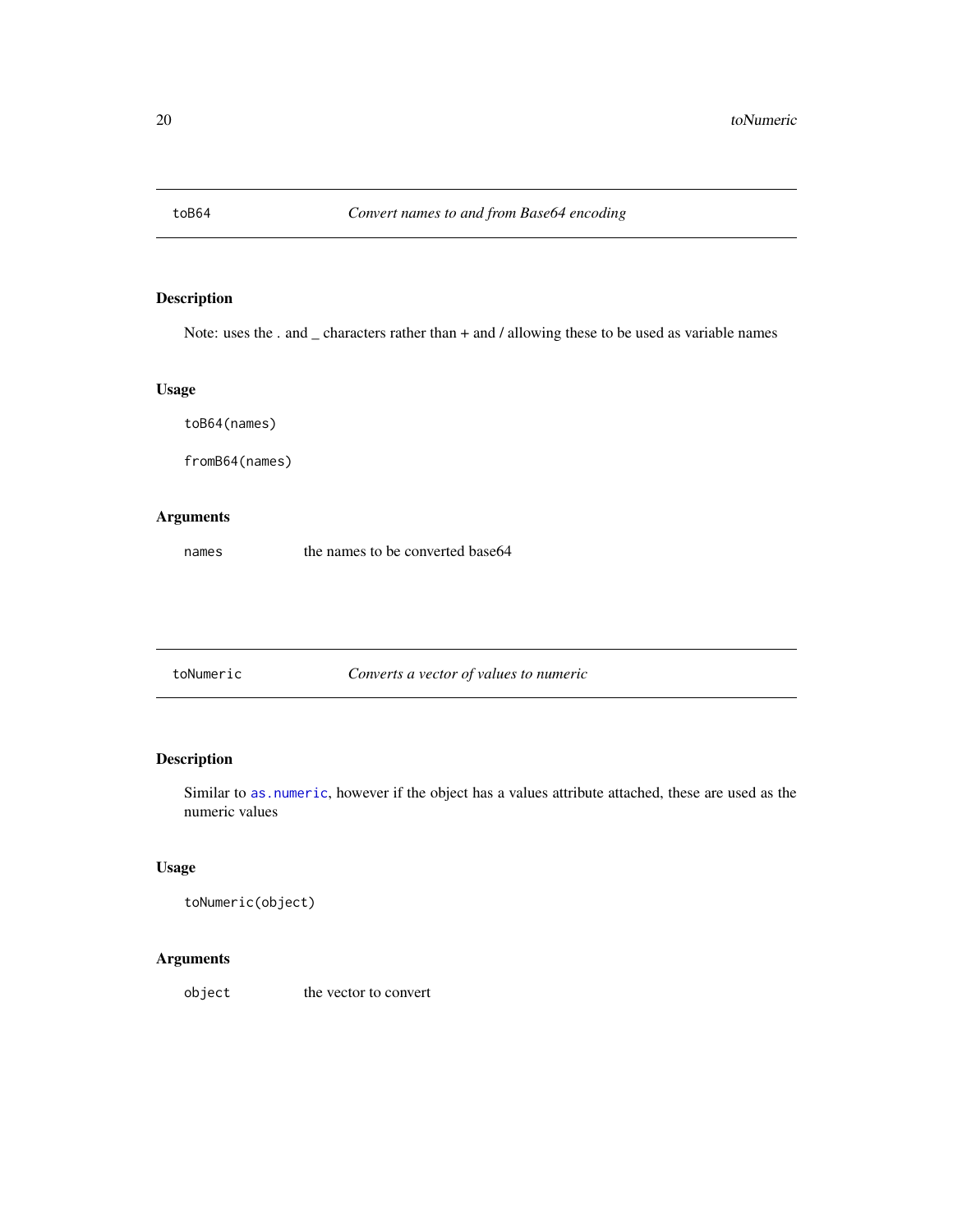<span id="page-20-0"></span>

if the expression fails, NaN is returned silently

#### Usage

tryNaN(expr)

# Arguments

expr an expression to evaluate

#### Value

the result, or NaN on failure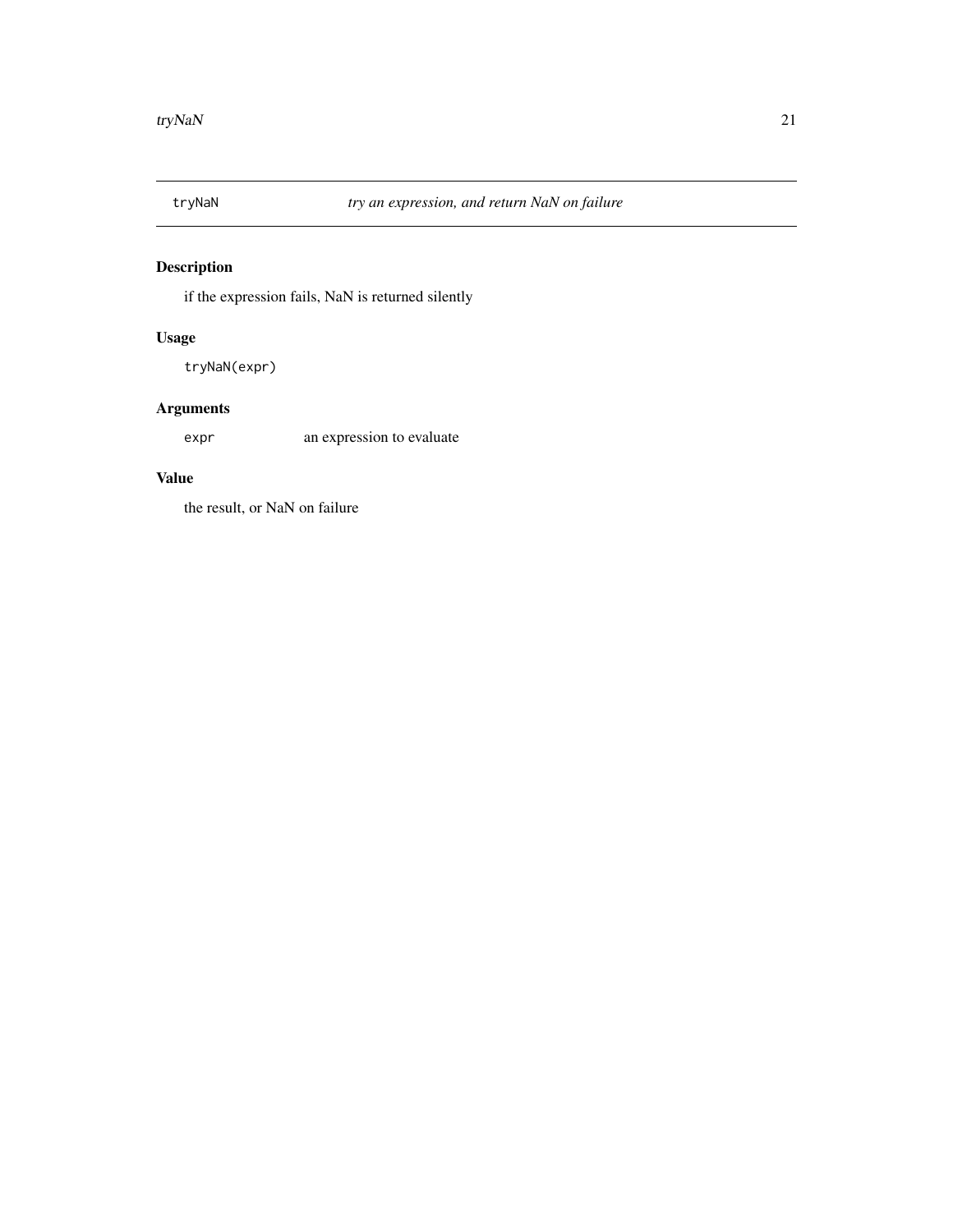# <span id="page-21-0"></span>**Index**

∗Topic datasets Analysis, [2](#page-1-0) Cell.BEGIN\_GROUP, [3](#page-2-0) Options, [13](#page-12-0) Analysis, [2](#page-1-0) Array *(*Analysis*)*, [2](#page-1-0) as.numeric, *[20](#page-19-0)* canBeNumeric, [3](#page-2-0) Cell.BEGIN\_END\_GROUP *(*Cell.BEGIN\_GROUP*)*, [3](#page-2-0) Cell.BEGIN\_GROUP, [3](#page-2-0) Cell.END\_GROUP *(*Cell.BEGIN\_GROUP*)*, [3](#page-2-0) Cell.INDENTED *(*Cell.BEGIN\_GROUP*)*, [3](#page-2-0) Cell.NEGATIVE *(*Cell.BEGIN\_GROUP*)*, [3](#page-2-0) colorPalette, [4](#page-3-0) Column *(*Analysis*)*, [2](#page-1-0) composeFormula, [5](#page-4-0) composeTerm, [5](#page-4-0) composeTerms *(*composeTerm*)*, [5](#page-4-0) constructFormula, [6](#page-5-0) create, [7](#page-6-0) createError, [8](#page-7-0)

decomposeFormula, [8](#page-7-0) decomposeTerm *(*composeTerm*)*, [5](#page-4-0) decomposeTerms *(*composeTerm*)*, [5](#page-4-0)

endsWith *(*startsWith*)*, [16](#page-15-0) enquo, [9](#page-8-0) extractErrorMessage, [9](#page-8-0)

format, *[8](#page-7-0)*, [10](#page-9-0) fromB64 *(*toB64*)*, [20](#page-19-0)

Group *(*Analysis*)*, [2](#page-1-0)

Html *(*Analysis*)*, [2](#page-1-0)

Image *(*Analysis*)*, [2](#page-1-0)

isError, [11](#page-10-0) marshalData, [11](#page-10-0) marshalFormula, [12](#page-11-0) matchSet, [12](#page-11-0) na.omit, *[13](#page-12-0)* naOmit, [13](#page-12-0) OptionArray *(*Options*)*, [13](#page-12-0) OptionBool *(*Options*)*, [13](#page-12-0) OptionGroup *(*Options*)*, [13](#page-12-0) OptionInteger *(*Options*)*, [13](#page-12-0) OptionLevel *(*Options*)*, [13](#page-12-0) OptionList *(*Options*)*, [13](#page-12-0) OptionNMXList *(*Options*)*, [13](#page-12-0) OptionNumber *(*Options*)*, [13](#page-12-0) OptionPairs *(*Options*)*, [13](#page-12-0) Options, [13](#page-12-0) OptionSort *(*Options*)*, [13](#page-12-0) OptionString *(*Options*)*, [13](#page-12-0) OptionTerm *(*Options*)*, [13](#page-12-0) OptionTerms *(*Options*)*, [13](#page-12-0) OptionVariable *(*Options*)*, [13](#page-12-0) OptionVariables *(*Options*)*, [13](#page-12-0) Preformatted *(*Analysis*)*, [2](#page-1-0)

reject *(*createError*)*, [8](#page-7-0) resolveQuo, [14](#page-13-0)

select, [15](#page-14-0) sourcify, [15](#page-14-0) startsWith, [16](#page-15-0) State *(*Analysis*)*, [2](#page-1-0) stringifyTerm, [17](#page-16-0) subset, *[15](#page-14-0)*

Table *(*Analysis*)*, [2](#page-1-0) theme\_default, [18](#page-17-0) theme\_hadley, [18](#page-17-0)